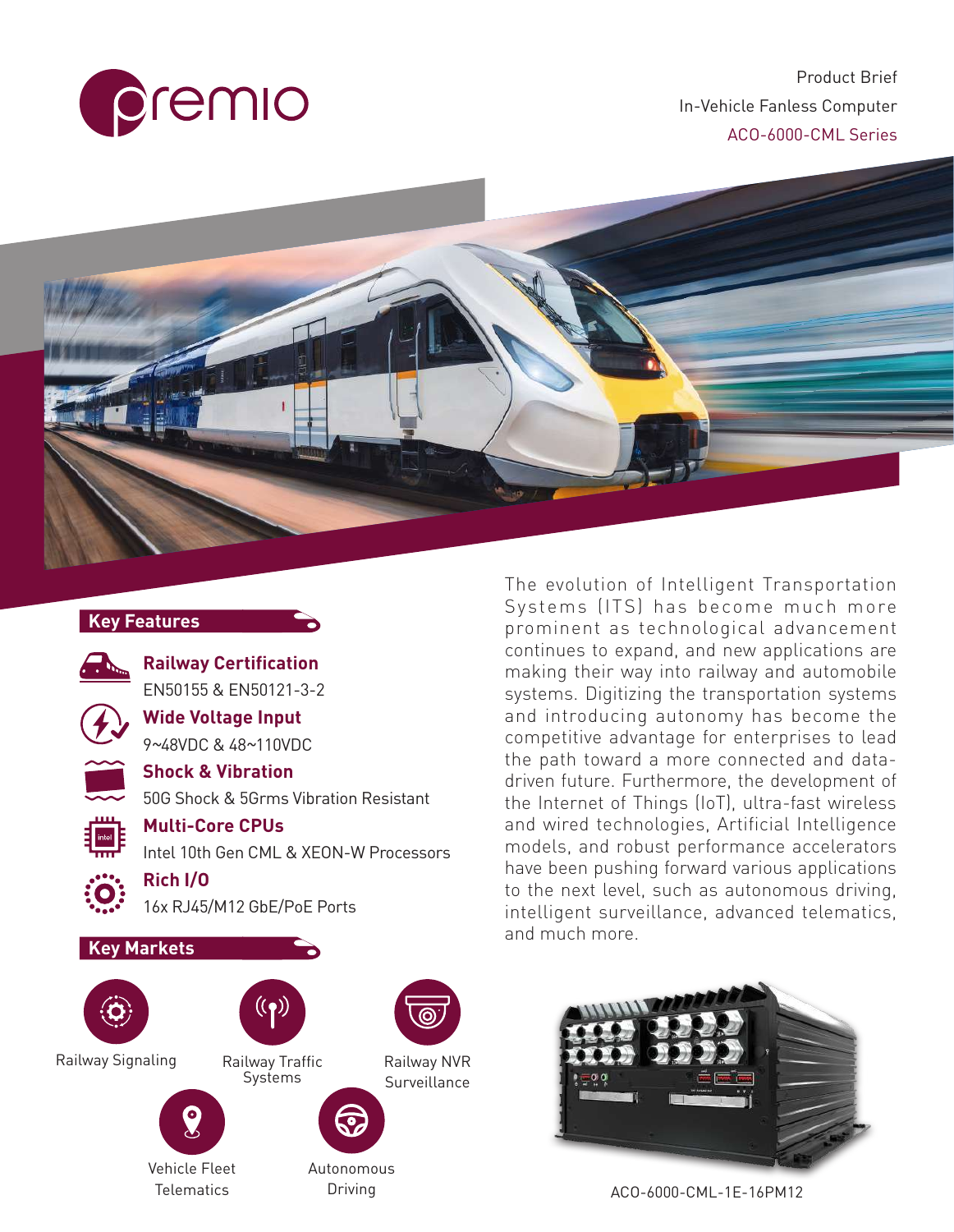

#### **Must Have Standards and Certifications**

Strict standards and certifications (e.g., EN50155 and E-Mark) govern electronic equipment for rolling stock and railway deployments. For example, embedded computers must comply with key factors to ensure safety and reliability amid the harshest settings involved in railway applications. The ACO-6000-CML Series In-Vehicle Computer is purpose-built and validated to pass certifications that enable performance, safety, and mission-critical redundancy.

#### **Why is the EN -50155 Certification Important for Railway Equipment?**

EN-50155 is an international railway certification for electronic equipment installed in railway and rolling stock trains. The certification requires compliance for wide temperatures, shock/vibration resistance, wide range power inputs, and electromagnetic compatibility (EMC).



#### **ACO-6000-CML Compliance with EN50155**

1. Power Supply:

9*~*48V DC and optional 48*~*110V DC

- 2. 50G Shock and 5Grms Vibration Resistance
- 3. Wide Operating Temperature: -25°C *~* 70°C
- 4. EMC Conformity: EN50121-3-2, EN50121-4
- 5. Other Certifications: IS402, E-Mark, CE, FCC class A

#### **Checklist for EN 50155 Compliance**

- ☑ Visual inspection
- ☑ Performance test
- ☑ Low temperature operation test (minimum operating temperature for 2 hours)
- $\nabla$  Dry heat test (maximum operating temperature for 6 hours)
- ☑ Confirmation of operation over the full input voltage range
- ☑ Surge, ESD and transient tests
- $\nabla f$  Electrical insulation test
- ☑ Vibration, shock and bump test
- ☑ EMC Test

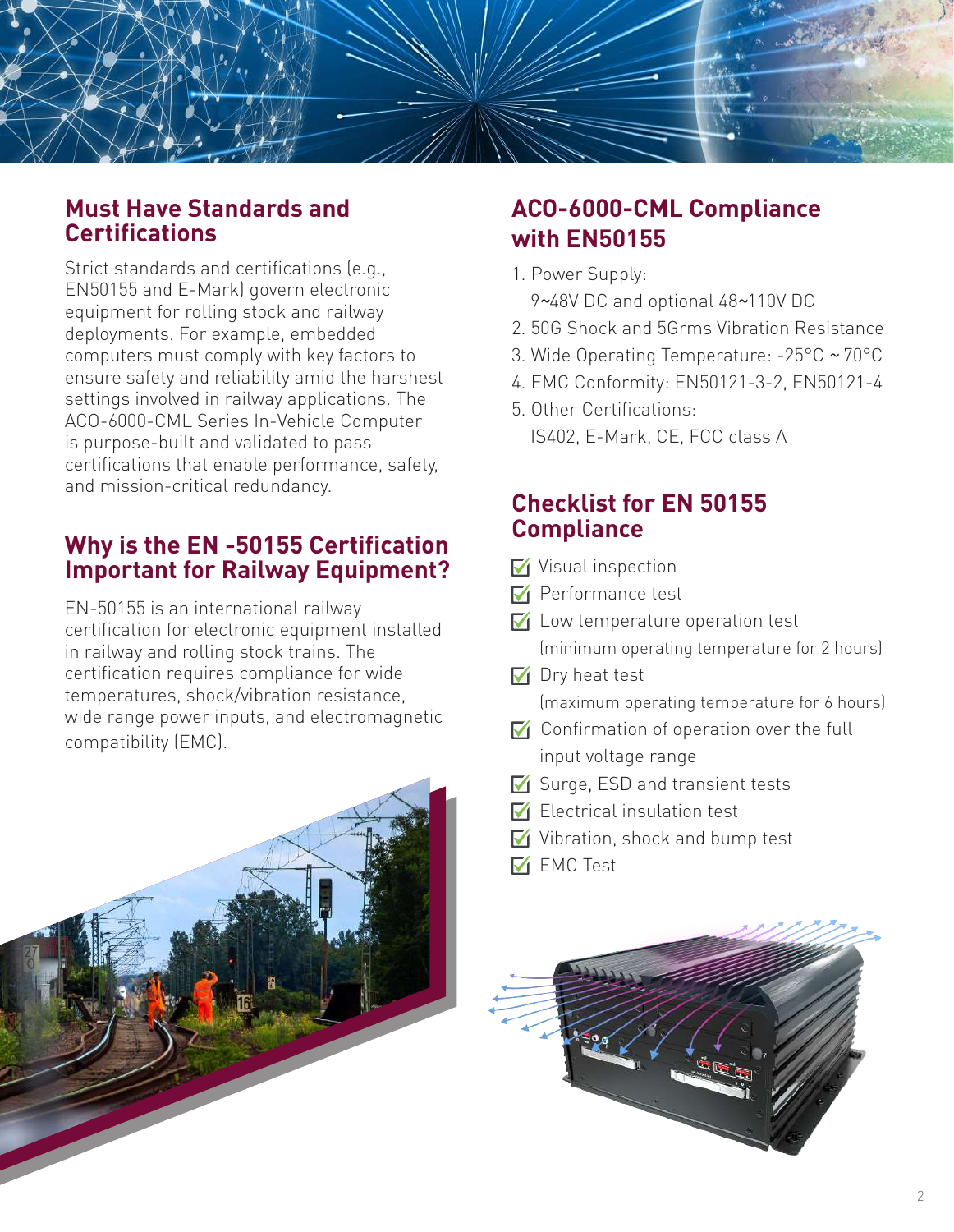The Importance of EN50155 Railway Certification for Rolling Stock Applications

**A.** EN50155

 $\epsilon$ ,<br>Emark

## FC.

# What is EN50155?

EN50155 is an international certification covering computers used on rolling stock for railway applications. Designing computers for railways poses some unique challenges, such as power supply fluctuations, constant vibrations, and limited space availability. In order to address safety and reliability concerns for systems used on railways, the four critical elements of EN50155 are:

#### **Power Protection Rating**

A wide range of voltage standards is used on rolling stock from 24, 48, 72, 96, to 110VDC. Therefore, electronic equipment used in trains must support these standards and be protected against unexpected power fluctuations. The ACO-6000-CML can support both 9*~*48VDC and 48*~*110VDC power supply voltages with OVP (Over Voltage Protection) and OCP (Over Current Protection).

#### **Shock and Vibration Rating**

For systems installed on trains, protection against shock and vibration is critical due to the constant vibrational stress generated by a moving train. The ACO-6000-CML can withstand 50G shock and 5Grms vibration, complying with the military standard MIL-STD-810G.

#### **Operational Temperature Rating**

The system must be operational over a wide range of temperatures. The ACO-6000-CML can operate in extreme environments with temperatures ranging from -25°C *~* 70°C. This prevents the unit from overheating when installed in a confined space with limited or restricted ambient airflow.

#### **Electromagnetic Compatibility Rating**

Due to the limited space available on a train, multiple units may be installed that are very close to each other. To prevent electromagnetic interference (EMI) between all the systems, the unit must be certified to meet strict EMC criteria. The ACO-6000-CML computers are certified with EN50121-3-2 and EN50121-4 for EMC conformity.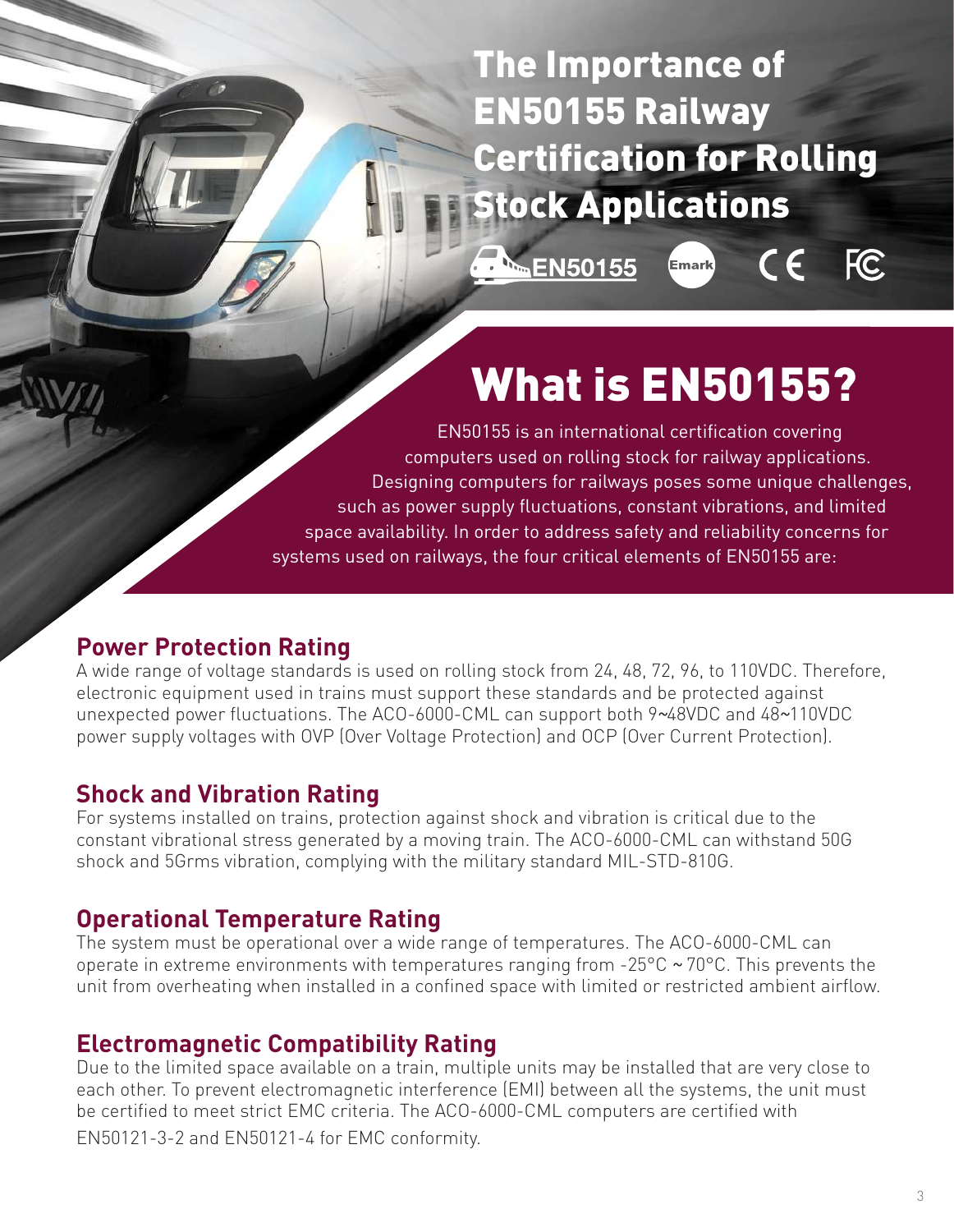

**Modular 16x Port Expansions**

The ACO-6000-CML Series is configurable with additional 4x universal I/O brackets. The 4x universal I/O expansion slots support up to 16x I/O ports, which deliver immense performance and modularity. The 16x port expansions can be configured into 16x LAN, 16x M12, or 16x USB ports, with optional PoE configurations. PoE supplies power and data to peripherals via a single ethernet cable. Optional locking M12 connectors ensure secure coupling in moving, volatile environments. Combined with a high-performance CPU, the ACO-6000-CML can handle up to 16x PoE devices such as smart security cameras for an NVR solution in rolling stock and railway surveillance.

#### **ACO-6000-CML Series In-Vehicle Fanless Computers**

The ACO-6000-CML Series are high-performance in-vehicle computers that can process a massive influx of data coming from various sensors and IoT devices while maintaining their reliability amid rugged edge deployments. The ACO-6000-CML In-Vehicle Computer leverages rich performance enhancements provided by W480E Chipset to support 10th Gen Intel CML S Processors or optional Intel XEON W-1290TE processors for server-grade performance.









16x RJ45 GbE/PoE Module 16x USB 3.2 Gen 1 Module 16x M12 GbE/PoE Module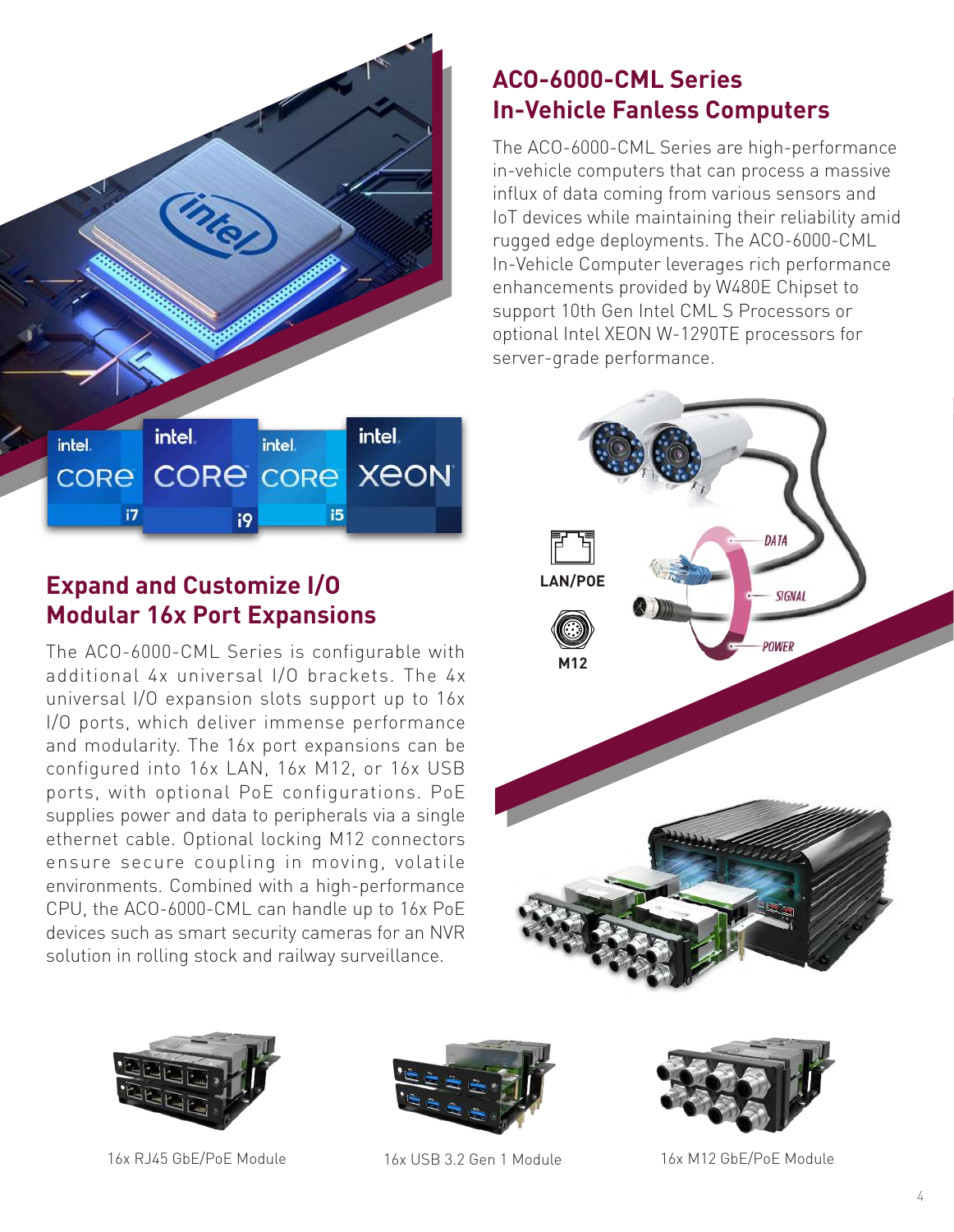# **Key Technologies for Intelligent Transportation Applications**

#### **CAN Bus Transportation Protocol Data Storage Redundancy**

The ACO-6000-CML Series supports a twochannel, two-pin CAN Bus I/O and Protocol embedded on the motherboard. The CAN Bus support allows the computer to leverage vehicle telematics data and provide real-time analytics for intelligent transportation systems, fleet management, process analytics, and system optimization.



Built-in Embedded CAN Bus

#### **Power Ignition Management**

The power ignition management feature delays the system shutdown after engine shutoff for a pre-determined, programmable interval to ensure that no data corruption occurs due to a sudden and abrupt shutdown. Configurable for both 12V and 24V systems, this feature ensures that applications close properly, avoiding data loss or corruption.

#### **Performance Accelerators with PCI Express Slots**

The ACO-6000-CML Series can be configured with a PCIe 3.0 slot or an optional PCI slot. The PCIe x16 slot can support various highspeed performance accelerators such as image capture cards, M.2 VPUs, or M.2 TPUs. The 16Gbps configuration allows the computer to supercharge its intelligent in-vehicle applications.

The In-Vehicle computer comes with both software and hardware RAID, offering RAID 0, 1, 5, 6, and 10. Configuring your system with a dedicated RAID controller can boost the performance of your system by offloading RAID functions from the host system's CPU to the RAID controller. Offloading RAID functions to a dedicated RAID controller allows the CPU to focus on running enterprise applications.





CAN Bus Transportation Protocol







Data Storage Redundancy



Performance Accelerators with PCI Express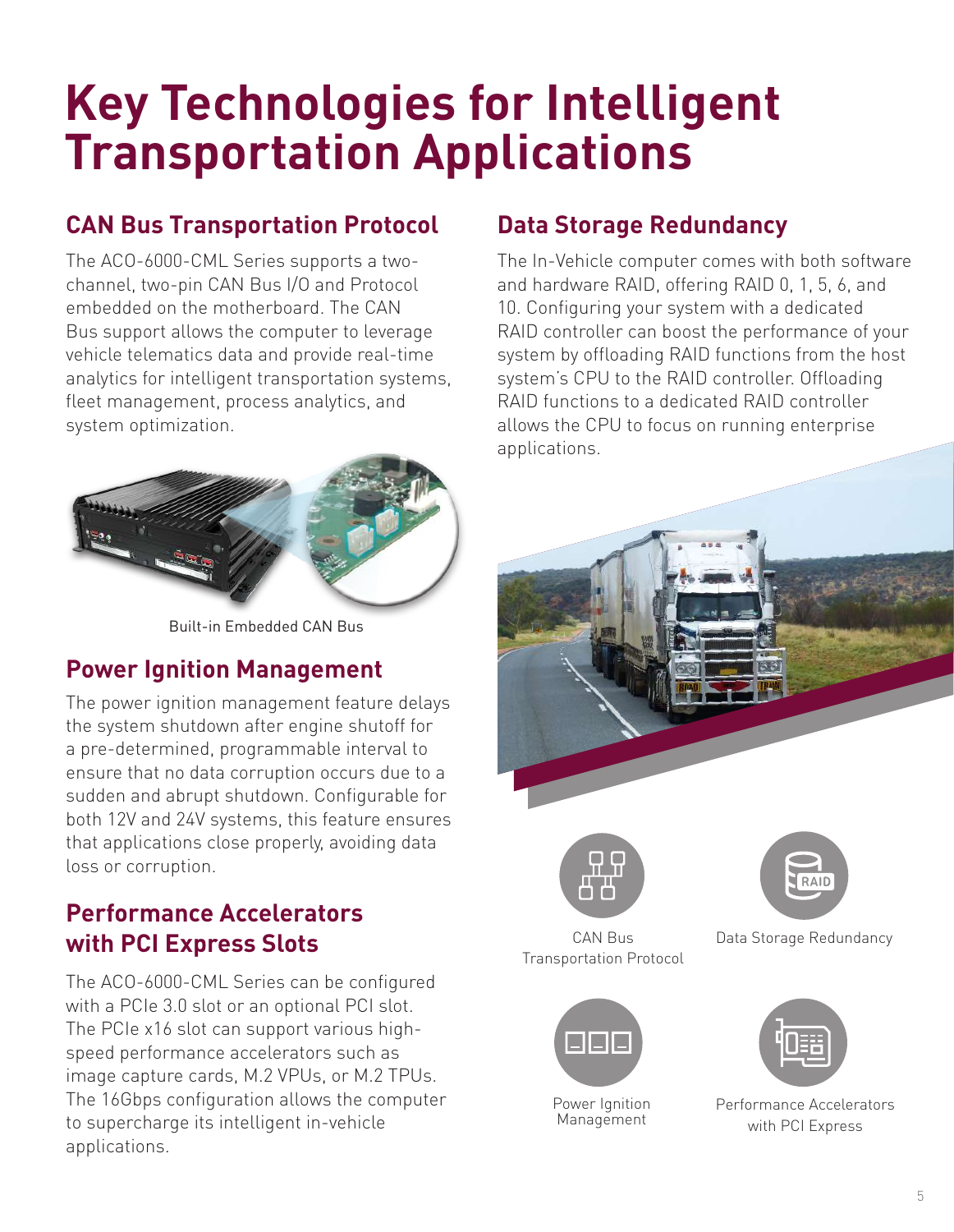intel. **CORE** 

intel.

**XEON** 

### INTEL 10TH GENERATION CORE & XEON-W PROCESSORS WITH W480E CHIPSET

intel

# **Robust Multi-Core Processing for The Intelligent Edge**

The ACO-6000-CML In-Vehicle Computer leverages rich performance enhancements provided by 10th Generation Intel CML S Processors and W480E Chipset support. Intel technology enables 16-way multitasking through hyperthreading of all ten cores. The processor supports DDR4 RAM for up to 64GB of memory and 2933 MT/s transfer speed, while UHD graphics offer rich visual output for many applications using optical data.

The LGA1200 socket design is combined with Intel's W480E chipset to deliver augmented peripheral performance for low latency edge responsiveness. Gigabit wireless speeds, PCIe 3.0 lanes, SATA ports, and high-speed USB 3.2 Gen 2 enable the ACO-6000-CML In-Vehicle Computers with excellent I/ O integration options for transmitting data to and from sensory devices sitting at the edge.

Another key feature of the In-Vehicle Computers is their ability to support Intel XEON processors for server-grade performance in an embedded thermal profile. The Intel XEON W-1290TE is a 35W TDP processor that delivers 10 cores for multitasking through hyperthreading and even supports error correction code (ECC) memory for data redundancy. Implementing Intel XEON processors ensures powerful and reliable performance benchmarks amid the most computing-intensive applications for data acquisition and telemetry.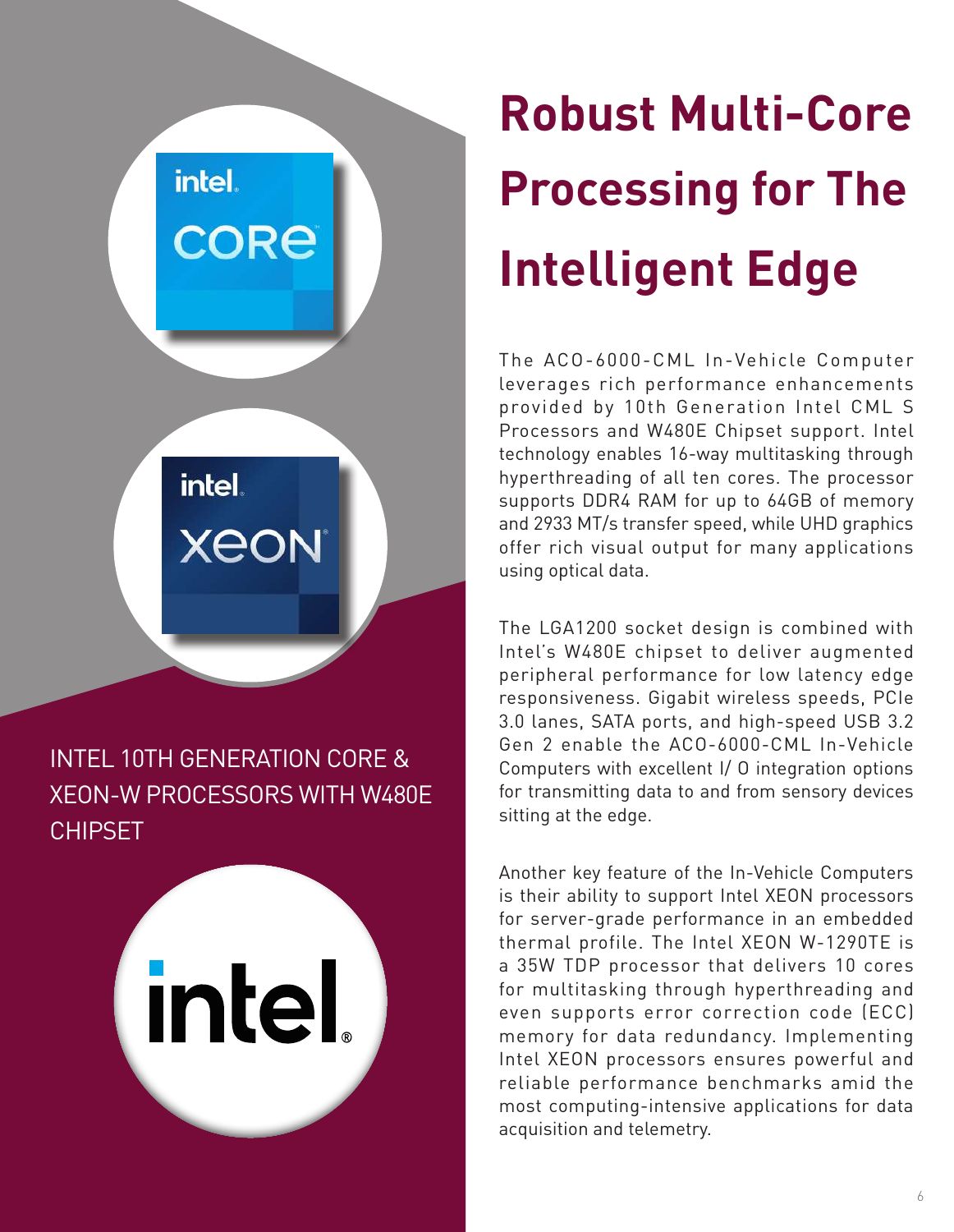# **Connecting from the Rugged Edge**



The ACO-6000-CML Series enables seamless wireless connectivity for remote and mobile edge deployments. Systems feature both Wi-Fi 6 and Bluetooth 5 technologies to reliably connect to sensors and network systems through a wireless IoT enterprise. Additionally, systems can be configured with Dual External SIM sockets, providing 4G/LTE cellular connectivity for remote and mobile edge deployments. The ACO-6000-CML Series are also 5G ready through a modular add-in card, providing edge deployments, vastly greater cellular speeds, and more granular network slicing options.

#### **Workload Consolidation Ready at the Rugged Edge**

The based model of ACO-6000-CML Series supports two universal I/O brackets expansion to enable highspeed connections with low-latency data transmission for advanced industrial applications at the rugged edge. With the diverse modular daughterboards' configurations, the computer's I/O flexibility allows workload consolidation for handling various digital and analog sensors.